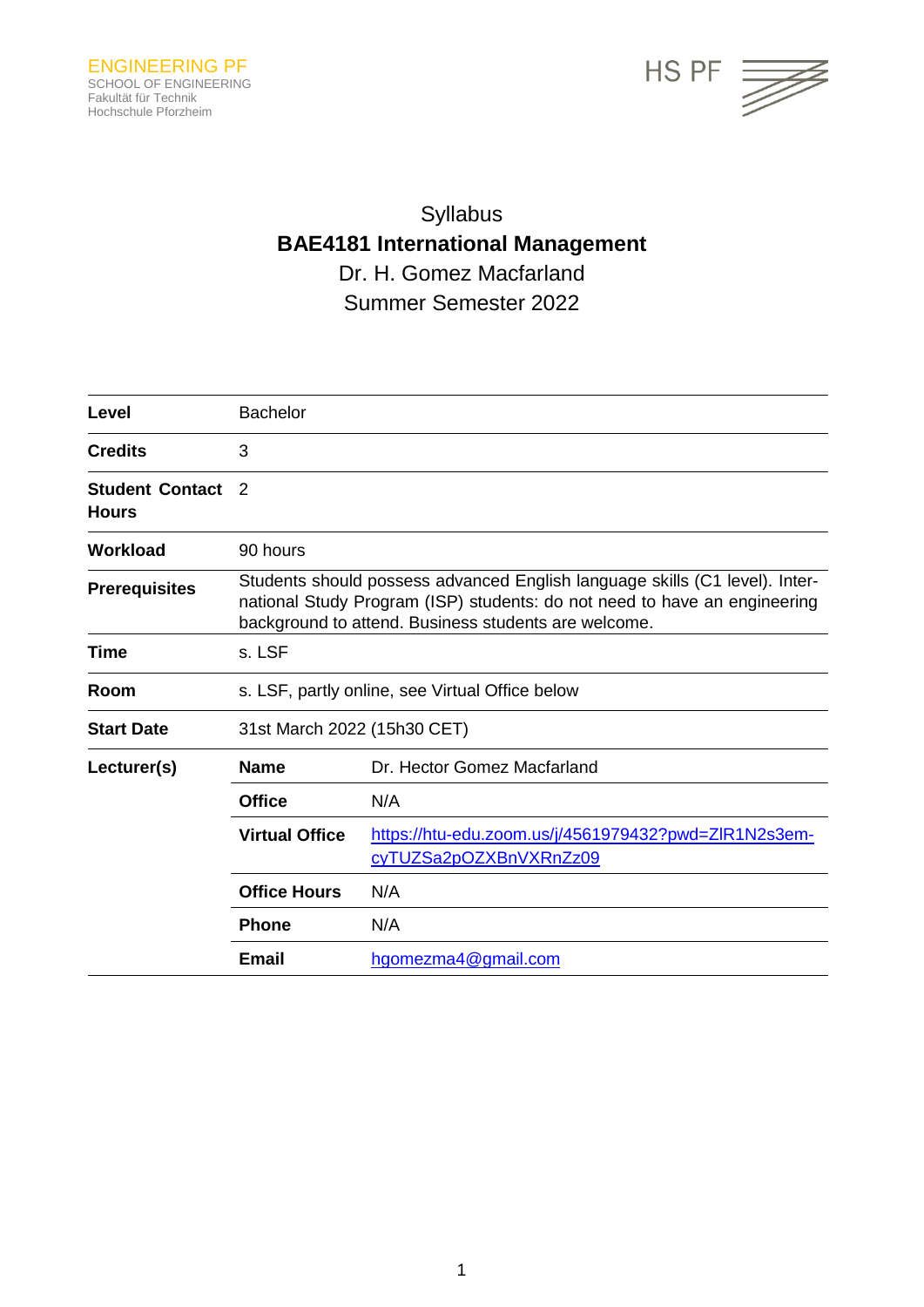## **Summary**

This course provides a well-structured platform for students to learn about international management with a focus on specific aspects of industrial / engineering companies.

#### **Outline of the Course**

- **-** Business Analysis in the international context
- **-** International market entry mechanisms
- **-** Feasibility studies for investments abroad
- **-** Challenges in business development abroad
- **-** Licensing in international contexts
- **-** Innovating in emerging markets
- **-** Corporate Social Responsibility and ethics

## **Course Intended Learning Outcomes and their Contribution to Program Intended Learning Outcomes / Program Goals**

| LO  | <b>Learning outcome</b>                                                                                                                                                           | <b>Contribution</b>                                                                                                                              |
|-----|-----------------------------------------------------------------------------------------------------------------------------------------------------------------------------------|--------------------------------------------------------------------------------------------------------------------------------------------------|
| 1.3 | Strengthened understanding of management and business con-<br>cepts as applied in an international context                                                                        | Through lectures on management the-<br>ory and use of sample applications stu-<br>dents are made to understand such<br>concepts.                 |
| 3.1 | Case studies are being work-shopped focusing on competing in-<br>terests and aspects wrt. management of situations and problem<br>solving approaches in an international context. | During lectures case studies (sample<br>companies) will be used and particular<br>challenges discussed, incl. possible so-<br>lutions for these. |
| 7.2 | Case studies are being work-shopped focusing on competing in-<br>terests and aspects wrt. management of situations and problem<br>solving approaches in an international context. | Ditto                                                                                                                                            |

### **Teaching and Learning Approach**

This course is an interactive lecture which is based on traditional lecturing blended with problembased learning and case study methods. To participate fully in class, students are expected to attend classes, read the assigned literature / cases and prepare respectively for a guided in-class discussion. Current topics regarding International Management per se will be discussed.

### **Literature and Course Materials**

Course Materials for this course will be available via e-learning, and will be uploaded during the semester. The materials include:

- **-** Schedule of lectures.
- **-** Class handouts / PowerPoint slides.
- **-** Case study materials for allocated assignments, if required.
- **-** Literature.

Students are to make sure to check the E-learning system regularly for updates.

**-** Martin, L. (ed): *International Business Development*. Springer, 2021. This book includes contributions from various authors, including Professors from HS Pforzheim.

#### **Assessment**

Students are expected to write an essay on a given topic. The essay will be due 1 week after the formal teaching period for this course ends. The grading of the essay will take into consideration: structure, academic rigor, mastering of contextualization of topic, quality of analysis and discussion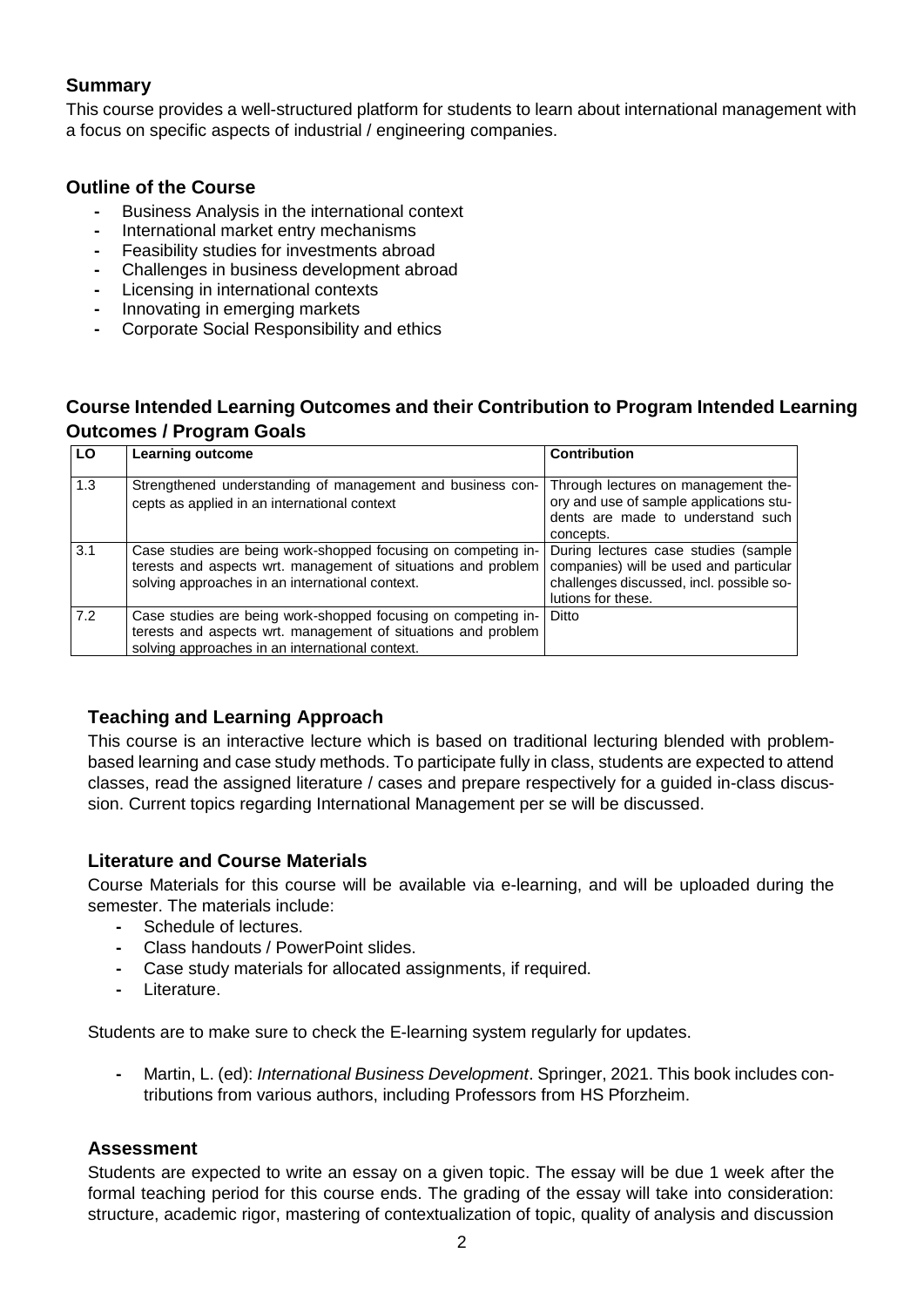given. Group work may be possible – as discussed and agreed upon with the lecturer.

Instruction for the essay and its topics will be given in class.

#### **Grading:**

Students will receive grades based on exam results and the course. The given grade represent:

| 'Sehr gut'     | represents exceptional work, far above average.                   |  |
|----------------|-------------------------------------------------------------------|--|
| 'Gut'          | represents good work, above average.                              |  |
| 'Befriedigend' | represents average work.                                          |  |
| 'Ausreichend'  | represents below average work with considerable shortcomings.     |  |
| 'Mangelhaft'   | is work in the wrong direction or with unacceptable shortcomings. |  |

### **Schedule**

N/A

## **Academic Integrity and Student Responsibility**

- Participate actively in the discussions on the respective topics and use the opportunity to actively practice your technical knowledge, your ability to express yourself as well as the technical use of language.

- The instructor welcomes students to discuss the content of the course. When problems and questions arise, fellow students can make a valuable contribution to increasing their own understanding. Otherwise, the general rules of human coexistence, decency and manners apply.

## **Code of Conduct for Students**

- Make yourself aware of the syllabus on a regular basis throughout the semester

- Recap on the lecture content covered at regular intervals - ideally weekly.

- Read the daily press critically on a regular basis to find current topics relevant to the lecture there and to recognize the connection between lecture content and practice already during the course.

[Link to the Code of Conduct for online Teaching](https://e-campus.hs-pforzheim.de/business_pf/digital_learning_tools_links)

### **Teaching Philosophy**

Please do not hesitate to contact the lecturer in case you have any questions regarding the course. You are welcome to make suggestions regarding the course.

### **Additional Information**

**Language**: English

**Covid-19:** Please note that all information is still subject to change due to the Covid-19 pandemic. Follow the latest information accordingly on www.hs-pforzheim.de as well as on the eLearning portal Moodle.

### **Learning Objectives:**